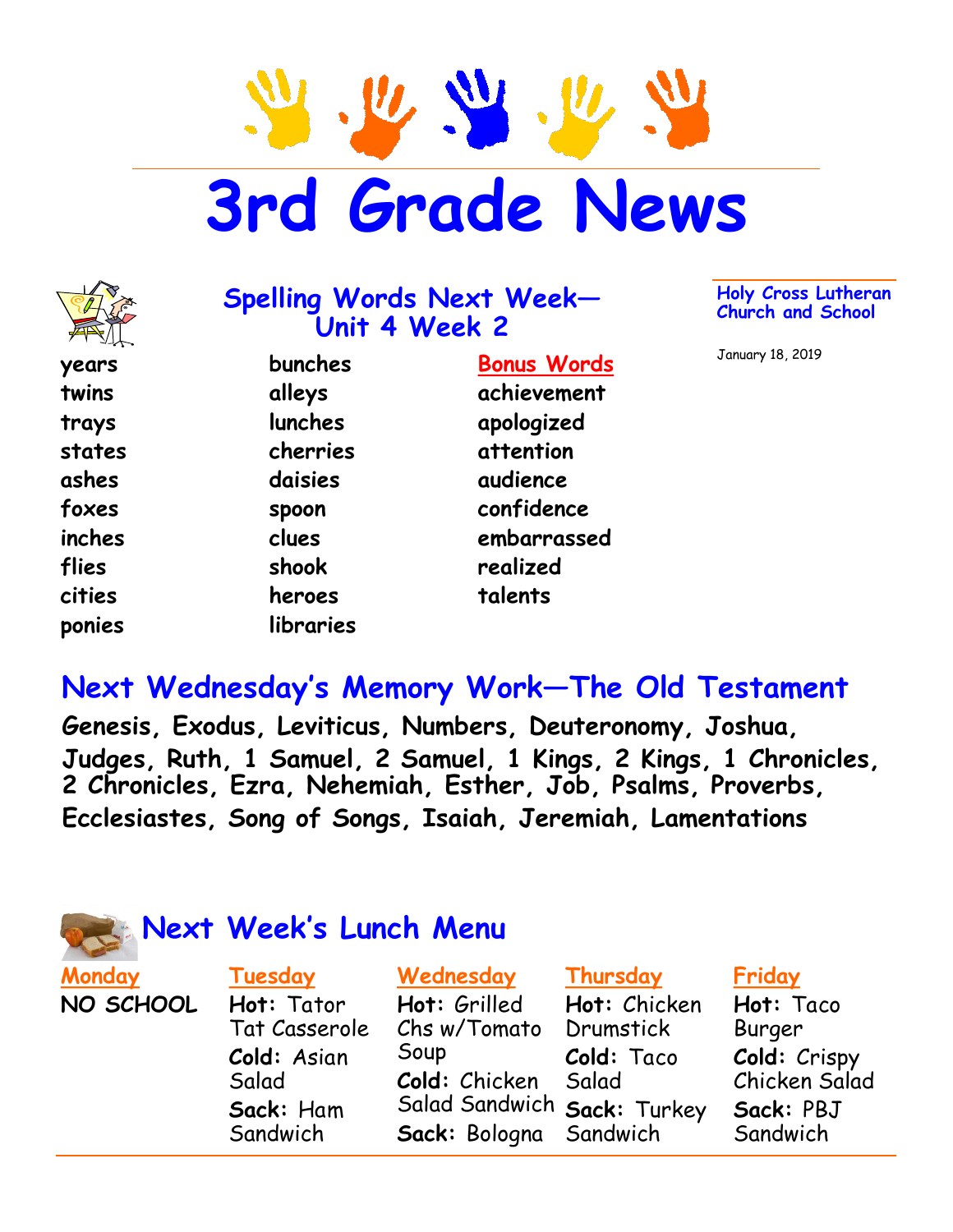# **Chapel by Nicole**

On Wednesday there was a guest leader. We sang a song ''Father Welcomes All His Children". Then we said Psalms 29. The guest said the odd number verses and we said the even number verses. Then there was a sermon named "This is my Beloved Son, Listen to Him". Then we said the closing song "Go, My Children, With My Blessing."

# **Religion by Brynn**

On Monday we did page 110-111. We also did say what the picture is, the response, and the result. We did Bible Words to Remember. On Tuesday we did not have religion. On Thursday we did Hollowed ground, more holy things, word study, keeping god's name holy, and God's word in truth. On Friday we did the power of name and some other thing about God.

# **Social Studies by Colton**

On Monday in social studies we learned about caring for our environment. We also learned about controlling pollution, causes of pollution, reducing pollution, conserving our resources, reusing resources, and a plan for the future. On Thursday in social studies we learned about solving a problem.

# **Math by Ava**

On Monday we did lesson 58 which was finding the perimeter. On Tuesday we did lesson 59 which was multiplying facts: 2s and 5s. On Wednesday we did lesson 60 which was about equal group stories. On Thursday we did a test. On Friday we a test.



# **Science by Parker**

Thursday we did a Mystery Science activity called "Where Do Clouds Come From?" Friday we looked at what tools are used to measure weather.

# **Computer by Logan**

This week we took our weather papers to type them on the computers on Excel. Mrs. Wallace told us what the weather and temperature was for day 7. Then we typed our day 7 like Mrs. Wallace did. Miss Raylee showed us how to type the degrees sign.

# **Reading by Charlotte**

On Monday we did a new lesson. Tuesday we read from the book. Wednesday we read a story called "The Turtle and the Box of Riches". On Thursday we read "The Real Story of Stone Soup". On Friday we reread "The Real Story of Stone Soup" for a quiz.

## **Grammar by Junior**

On Monday we learned (reviewed) verbs. We retold the story of Cinderella. On Tuesday we had no grammar. On Wednesday we learned present verbs and the rule for adding s and not adding s. On Friday we used pronouns and verbs that agree.

# **Music by Julie**

In music we sang a song called "A Polk County Picnic Theme". Then we sang a song called "Did What". After we sang a song called "I Want Everything More Than Anything". Wednesday we first sang "aaaaaa". Then we sang "A Polk County Picnic Theme". Then we sang "Did What". Then we sung "I Want Everything More Than Anything".